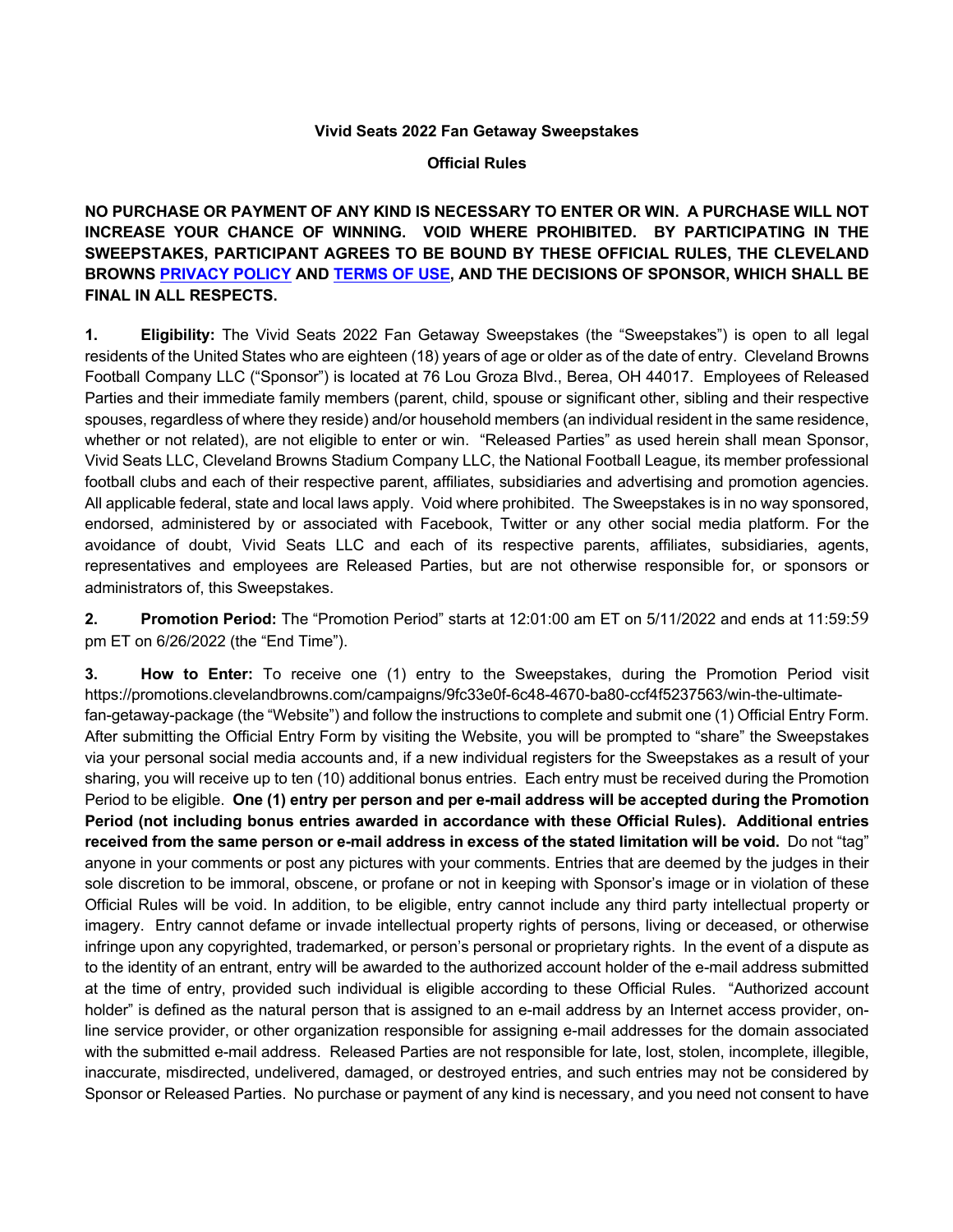your personal information used for direct marketing purposes unrelated to this Sweepstakes, to enter or win. A purchase and/or consenting to direct marketing will not increase your chance of winning. The use of script, macro or other automated or mechanical devices (or any other devices intended to automate or subvert any aspect of entry) to participate in the Sweepstakes is prohibited and any entry through such means and any entry that is deemed to be ineligible (at Sponsor's sole discretion and in accordance with these Official Rules) will be void. Released Parties are not responsible for failures, problems or errors relating to the Sweepstakes. Released Parties are not responsible for any incorrect or inaccurate information, whether caused by site users, tampering, hacking, or by any equipment or programming associated with the Sweepstakes. Persons who tamper with or abuse any aspect of the Sweepstakes or website or who are in violation of these Official Rules, as solely determined by Sponsor, will be disqualified and all associated entries will be void. **By submitting an Entry, entrants agree to (i) the terms of these Official Rules, (ii) the decisions of the Sponsor, which will be final and binding in all disputes and in all matters relating to the Sweepstakes, and (iii) the Cleveland Browns Privacy Policy and Terms of Use**.

**4. Winner Selection**: No later than ten (10) days following the End Time, one (1) potential Prize winner will be selected at random from all eligible entries received during the Promotion Period. Sponsor will contact the potential winner(s) via phone or email. Potential winner(s) will have seventy-two (72) hours to claim the prize. In the event the potential winner fails to claim the prize by such deadline, an alternate winner may be selected in Sponsor's sole discretion. Odds of winning the Sweepstakes will depend on the total number of eligible entries received during the Promotion Period and the number of Prizes. The potential winner may be required to execute and return an Affidavit of Eligibility, Liability and Publicity Release prior and as a condition to receiving any prize. Noncompliance with these Official Rules, the inability of Sponsor to contact the potential winner within 72 hours or prize or prize notification being returned as non-deliverable may result in disqualification and, time permitting, and at Sponsor's sole discretion, an alternate winner may be selected. All Prize winners will have been selected by 11:59:59 pm ET on the  $20<sup>th</sup>$  day following the End Time.

**5. Prize**: A trip for two (2) to Miami, FL including: one (1) hotel room for two nights; two roundtrip flights from within the continental United States to Miami, FL or the surrounding area (the total value of the flights shall not exceed a combined limit of \$2,000); two lower level tickets to the Browns v. Dolphins game in Miami, FL in 2022 (date to be announced with schedule release on May 12, 2022); roundtrip transportation between the Miami airport and the Miami hotel; and two clear tote bags for carrying belongings into the Dolphins stadium (Total ARV = \$4,500). Prize details will be available here at the start of the Promotion Period. All costs and expenses associated with the acceptance and use of a prize not specified herein as being awarded, including, but not limited to, travel expenses associated with redemption of a prize and all federal, state and local taxes, are winner's sole responsibility, and winners shall indemnify and hold the Released Parties harmless in all respects related thereto. All prize details are at Sponsor's sole discretion and are subject to change. Prizes may not be sold, substituted for cash value, or transferred to any third party except as explicitly provided for in these Official Rules.

**6. Miscellaneous:** No transfer, assignment, cash redemption, or substitution of a prize (or any portion thereof) is permitted except by Sponsor which reserves the right to substitute a prize (or applicable portion thereof) with one of comparable or greater value, in its sole discretion. By participating in the Sweepstakes, as permitted by applicable law and subject to our **Terms of Use** entrants release Sponsor and each of the other Released Parties from any and all claims, damages or liabilities arising from or relating to such entrant's participation in the Sweepstakes. By accepting a prize, subject to applicable law and our **Terms of Use,** recipient (a) agrees that neither the Sponsor nor any of the Released Parties will have any liability whatsoever for, and shall be held harmless by winner against, any liability for injuries, losses or damages of any kind to persons or property resulting in whole or in part, directly or indirectly, from participation in the Sweepstakes; from acceptance, possession, misuse or use of prize and (b) grants (and agrees to confirm grant in writing promptly upon request) to Released Parties and those acting under